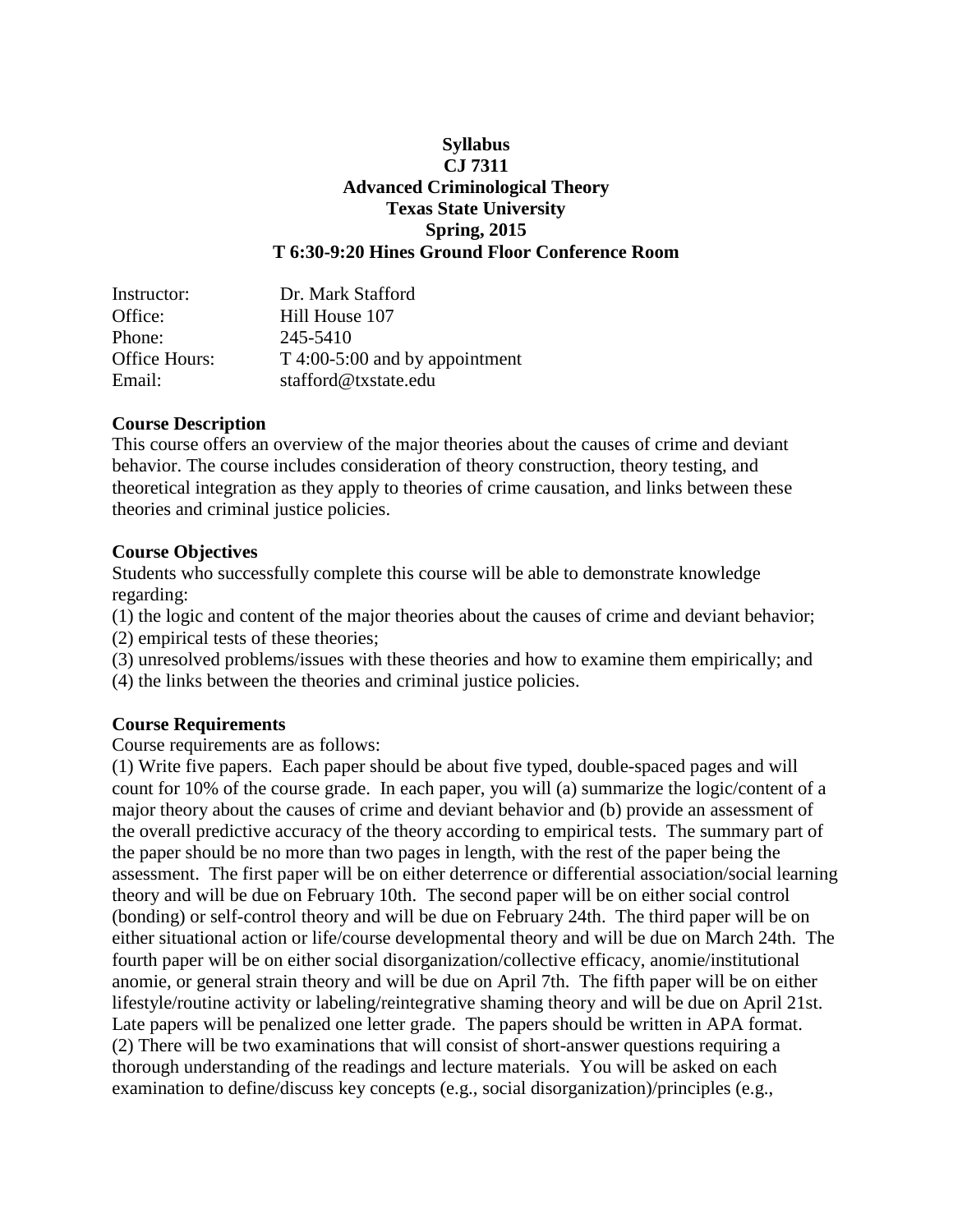principle of differential association) in theories about the causes of crime and deviance. The first will be a take-home examination that will be distributed at the end of class on March 3rd and will be due on March 10th. The first examination will count for 20% of the course grade. The second examination will be comprehensive and count for 30% of the course grade. It will be an in-class examination conducted on April 28.

(3) Class attendance and participation are mandatory.

# **Grading**

Five papers, 100 points each First examination, 100 points Second examination, 100 points

To compute weighted point total:

(1) Multiply points for each paper by .1 (each paper counts for 10% of course grade).

(2) Multiply points for the first examination by .2 (the first examination counts for 20% of course grade).

(3) Multiply points for the second examination by .3 (the second examination counts for 30% percent of course grade).

(4) Add points from  $(1)$ ,  $(2)$ , and  $(3)$  above.

Conversion of weighted point total to letter grade:

 $90-100 - A$ 80-89 - B 70-79 - C  $60-69 - D$ 59 or less  $- F$ 

# **Policies**

I will discuss appropriate accommodations that you may require as a student with a disability. Before accommodations will be made, you may be required to provide proper documentation.

# **Texas State University Honor Code**

As members of a community dedicated to learning, inquiry, and creation, the students, faculty, and administration of our University live by the principles in this Honor Code. These principles require all members of this community to be conscientious, respectful, and honest. WE ARE CONSCIENTIOUS. We complete our work on time and make every effort to do it right. We come to class and meetings prepared and are willing to demonstrate it. We hold ourselves to doing what is required, embrace rigor, and shun mediocrity, special requests, and

excuses. WE ARE RESPECTFUL. We act civilly toward one another and we cooperate with each other. We will strive to create an environment in which people respect and listen to one another, speaking when appropriate, and permitting other people to participate and express their views.

WE ARE HONEST. We do our own work and are honest with one another in all matters. We understand how various acts of dishonesty, like plagiarizing, falsifying data, and giving or receiving assistance to which one is not entitled, conflict as much with academic achievement as with the values of honesty and integrity.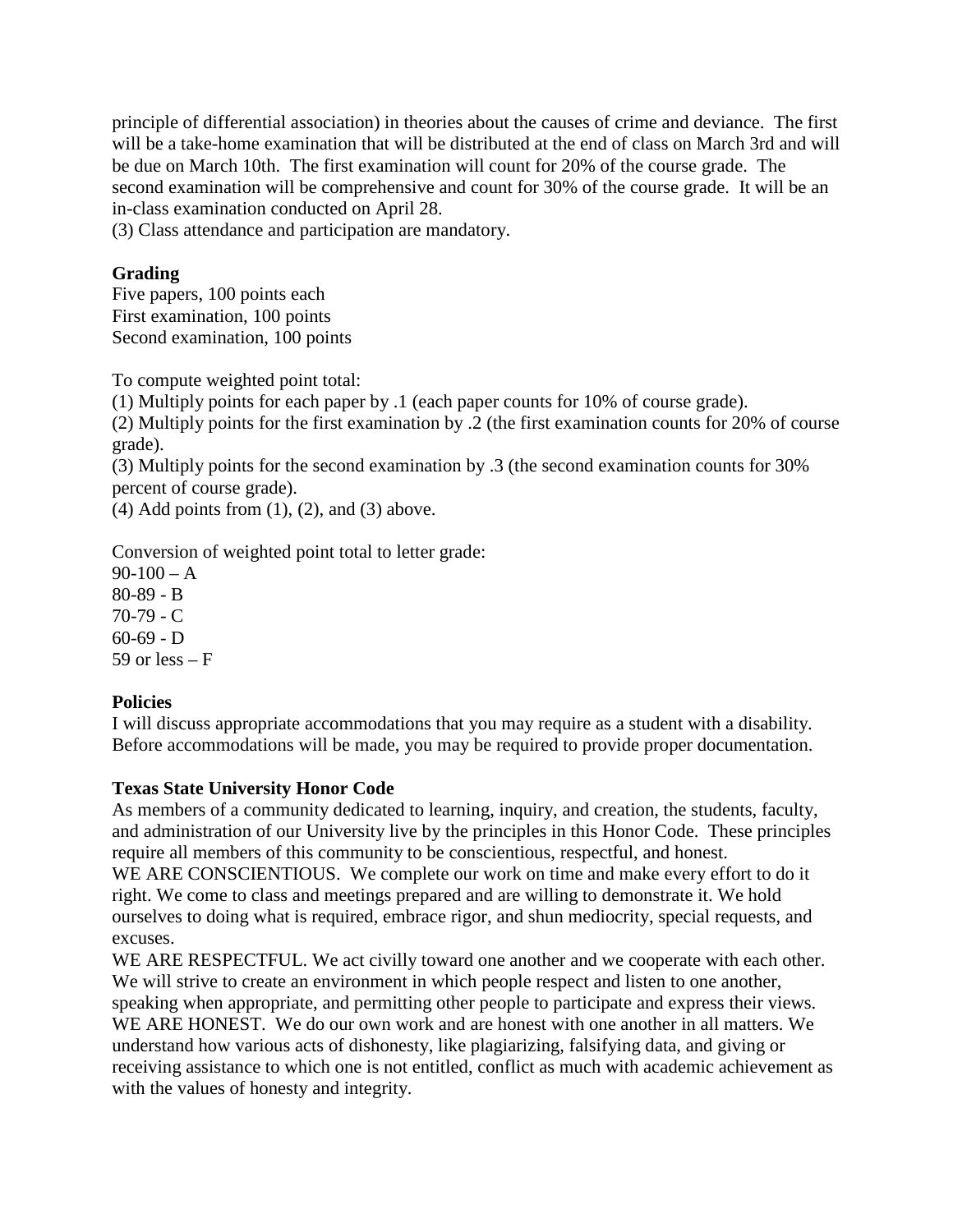#### ADDRESSING ACTS OF DISHONESTY

Students accused of dishonest conduct may have their cases heard by the faculty member. The student may also appeal the faculty member's decision to the Honor Code Council. Students and faculty will have the option of having an advocate present to insure their rights. Possible actions that may be taken range from exoneration to expulsion.

The policies and procedures regarding Honor Code violations are outlined at [http://www.txstate.edu/effective/upps/upps-07-10-01.html.](http://www.txstate.edu/effective/upps/upps-07-10-01.html)

### **Required Readings**

All required readings are available on TRACS.

#### **Schedule and Required Readings**

### **January 20 Introduction and Metatheory**

(1) Robert Agnew's "Determinism, Indeterminism, and Crime," *Criminology*, 1995.

(2) Daniel Mears and Mark Stafford's "Central Analytical Issues in the Generation of Cumulative Sociological Knowledge," *Sociological, Focus*, 1992. (3) Mark Stafford and Daniel Mears' "Causation, Theory, and Policy in the Social Sciences," in *Emerging Trends in the Social and Behavioral Sciences*, in press.

### **January 27 Deterrence**

(1) Greg Pogarsky et al.'s "Modeling Change in Perceptions about Sanction Threats," *Journal of Quantitative Criminology*, 2004. (2) Alicia Sitren and Brandon Applegate's "Testing the Deterrent Effects of Personal and Vicarious Experience with Punishment and Punishment Avoidance," *Deviant Behavior*, 2007. (3) Mark Stafford and Mark Warr's "A Reconceptualization of General and

Specific Deterrence," *Journal of Research in Crime and Delinquency*, 1993. (4) Christopher Watling et al.'s "Applying Stafford and Warr's Reconceptualization of Deterrence Theory to Drug Driving," *Accident Analysis and Prevention*, 2010.

#### **February 3 Differential Association/Social Learning**

(1) Ronald Akers et al.'s "Social Learning and Deviant Behavior," *American Sociological Review*, 1979.

(2) Raymond Paternoster et al.'s "The Causal Impact of Exposure to Deviant Peers," *Journal of Research in Crime and Delinquency*, 2012.

(3) Daniel Ragin's "Revisiting 'What They Think,'" *Criminology*, 2014.

(4) Gregory Zimmerman and Bob Vasquez's "Decomposing the Peer Effect on Adolescent Substance Use," *Criminology*, 2011.

#### **February 10 First Paper Due**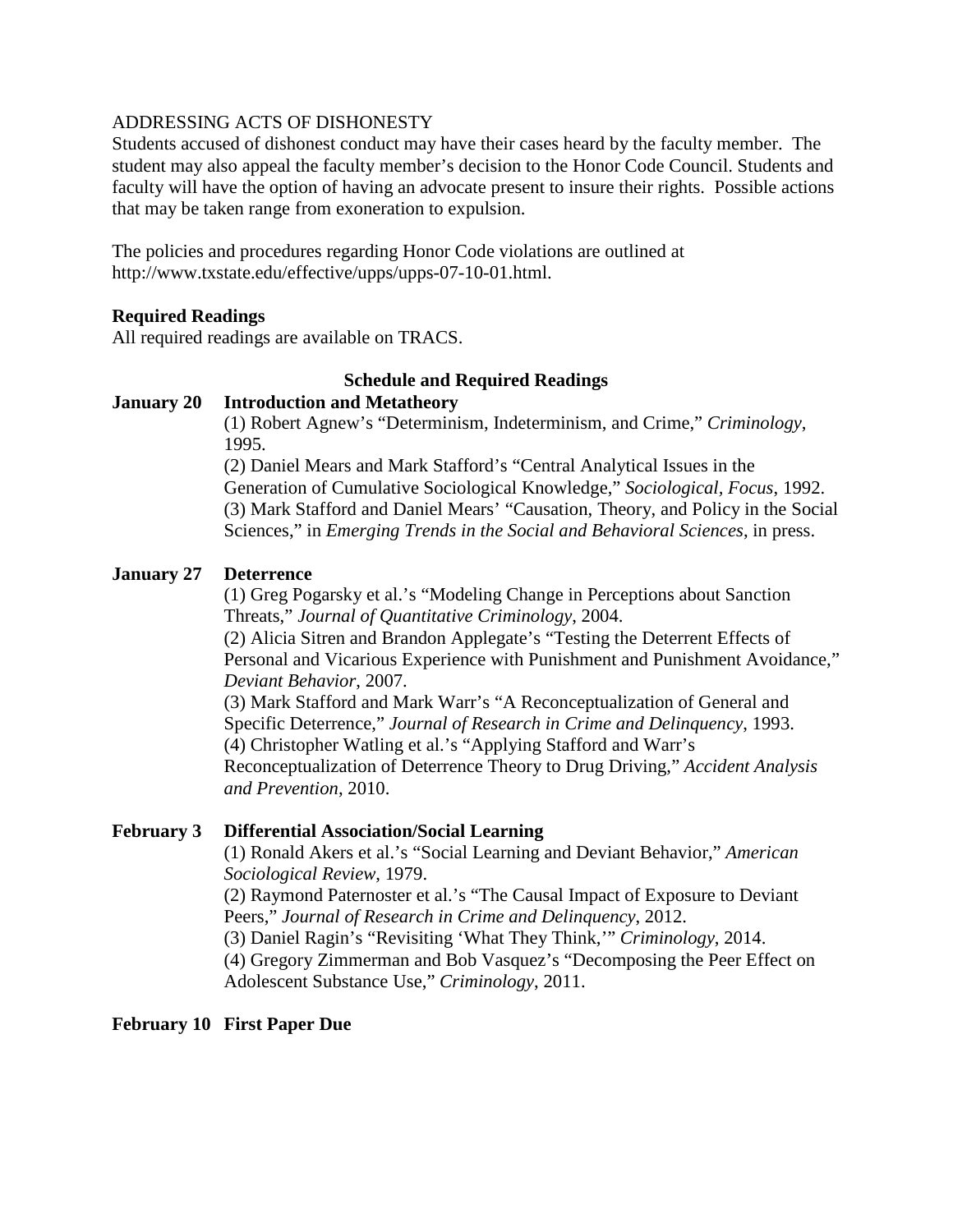### **February 10 Social Control (Bonding)**

(1) Jeffrey Bouffard and Stephen Rice's "The Influence of the Social Bond on Self-Control at the Moment of Decision," *American Journal of Criminal Justice*, 2011.

(2) Travis Hirschi's "On the Compatibility of Rational Choice and Social Control Theories of Crime," in *The Reasoning Criminal*, 1986.

(3) Machteld Hoeve et al.'s "The Relationship between Parenting and Delinquency," *Journal of Abnormal Child Psychology*, 2009.

# **February 17 Self-Control**

(1) Olena Antonaccio and Charles Tittle's "Morality, Self-Control, and Crime," *Criminology*, 2008.

(2) Harold Grasmick et al.'s "Testing the Core Empirical Implications of Gottfredson and Hirschi's General Theory of Crime," *Journal of Research in Crime and Delinquency*, 1993.

(3) Carter Hay and Walter Forrest's "The Development of Self-Control," *Criminology*, 2006.

(4) Travis Hirschi and Michael Gottrfredson's "In Defense of Self-Control," *Theoretical Criminology*, 2000.

# **February 24 Second Paper Due**

# **February 24 Situational Action**

(1) Owen Gallupe and Stephen Baron's "Morality, Self-Control, Deterrence, and Drug Use," *Crime and Delinquency*, 2010.

(2) Per-Olof Wikstron and Robert Svensson's "When Does Self-Control Matter?" *European Journal of Criminology*, 2010.

(3) Per-Olof Wikstrom and Kyle Treiber's "The Role of Self-Control in Crime Causation," *European Journal of Criminology*, 2007.

(4) Per-Olof Wikstrom and Kyle Treiber's "Violence as Situational Action," *International Journal of Conflict and Violence*, 2009.

# **March 3 Life Course/Developmental**

(1) Terrie Moffitt's "Adolescence-Limited and Life-Course-Persistent Antisocial Behavior," *Psychological Review*, 1993.

(2) Edward Mulvey et al.'s "Trajectories of Desistance and Continuity in Antisocial Behavior Following Court Adjudication among Serious Adolescent Offenders," *Development and Psychopathology*, 2010.

(3) Daniel Nagin and Richard Tremblay's "Developmental Trajectory Groups," *Criminology*, 2005.

(4) Robert Sampson and John Laub's "A Life-Course View of the Development of Crime," *Annals of the American Academy of Political and Social Science*, 2005.

# **March 3 Take-Home Examination Distributed**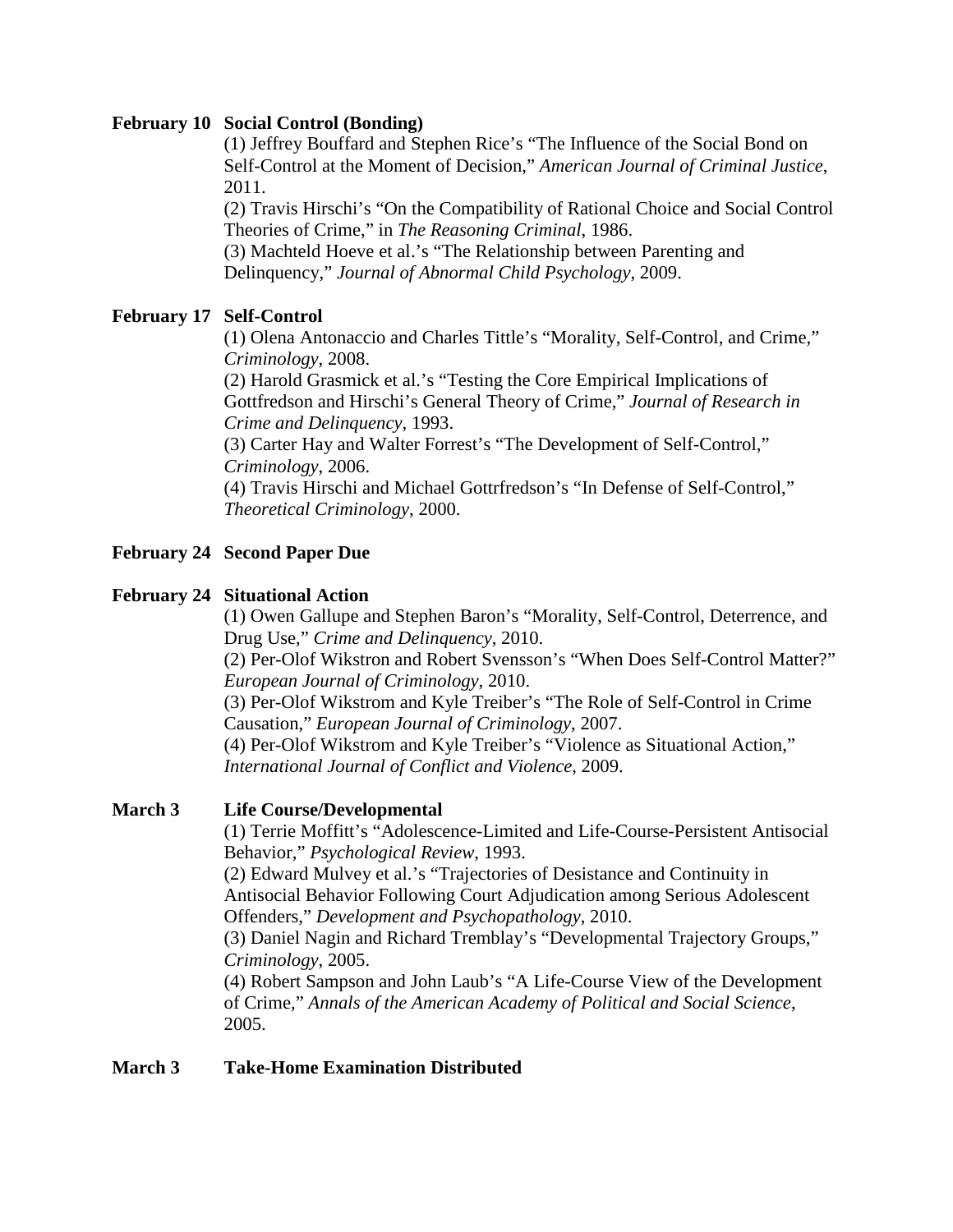### **March 10 Social Disorganization/Collective Efficacy**

(1) Candice Odgers et al.'s "The Protective Effects of Neighborhood Collective Efficacy on British Children Growing Up in Deprivation," *Developmental Psychology*, 2009.

(2) Robert Sampson and Byron Groves' "Community Structure and Crime," *American Journal of Sociology*, 1989.

(3) Robert Sampson et al.'s "Civil Society Reconsidered," *American Journal of Sociology*, 2005.

### **March 10 Take-Home Examination Due**

# **SPRING BREAK MARCH 15-22**

### **March 24 Third Paper Due**

#### **March 24 Anomie/Institutional Anomie**

(1) Eric Baumer's "Untangling Research Puzzles in Merton's Multilevel Anomie Theory," *Theoretical Criminology*, 2007.

(2) Mitchell Chamlin and John Cochran's "An Evaluation of the Assumptions that Underlie Institutional Anomie Theory," *Theoretical Criminology*, 2007. (3) Robert Merton's "Social Structure and Anomie," *American Sociological Review*, 1938.

(4) Travis Pratt and Francis Cullen's "Assessing Macro-Level Predictors and Theories of Crime," in *Crime and Justice*, 2005.

# **March 31 General Strain**

(1) Robert Agnew's "Dire Forecast," *Theoretical Criminology*, 2011. (2) Ekaterina Botchkovar et al.'s "General Strain Theory," *Criminology*, 2009. (3) Giacinto Froggio and Robert Agnew's "The Relationship between Crime and 'Objective' versus 'Subjective' Strains," *Journal of Criminal Justice*, 2007. (4) Wesley Jennings et al.'s "Gender and General Strain Theory," *Journal of Criminal Justice*, 2009.

#### **April 7 Fourth Paper Due**

#### **April 7 Lifestyle/Routine Activity**

(1) Martin Andresen's "A Spatial Analysis of Crime in Vancouver, British Columbia," *The Canadian Geographer*, 2006.

(2) Lawrence Cohen and Marcus Felson's "Social Change and Crime Rate Trends," *American Sociological Review*, 1979.

(3) Elizabeth Groff's "Simulation for Theory Testing and Experimentation," *Journal of Quantitative Criminology*, 2007.

(4) Danielle Reynald's "Factors Associated with the Guardianship of Places," *Journal of Research in Crime and Delinquency*, 2011.